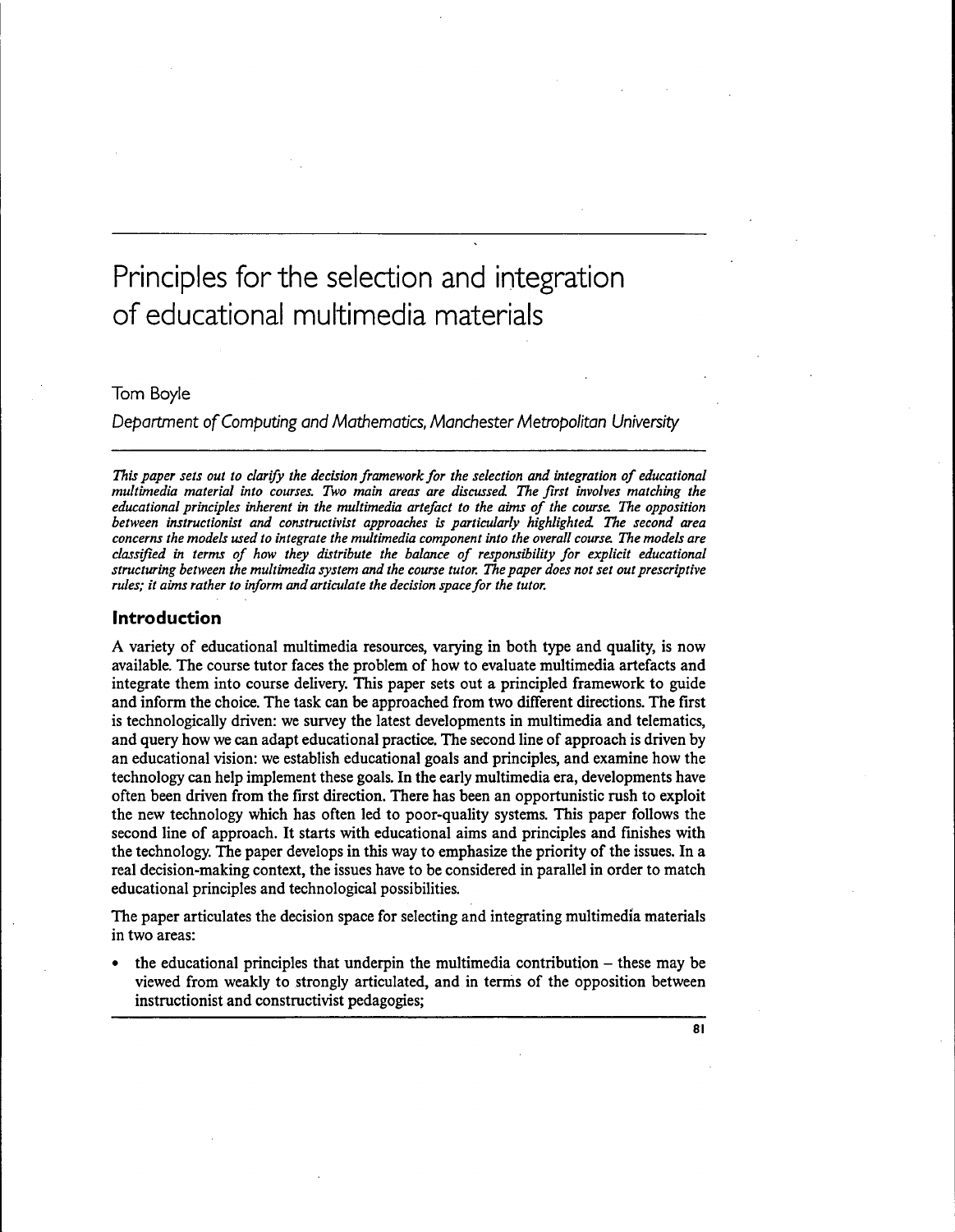• a model for the integration of multimedia materials based on decisions along a cline from the maximum flexibility of resource-based learning (Hall *et al,* 1995) to the maximum commitment of structured multimedia courseware (Laurillard, 1993).

#### **The educational vision - constructivist or instructionist?**

Traditionally, CAL has been strongly influenced by the transmission model of learning. The most systematic representation of this approach is Instructional Systems Design (ISD) (e.g. Price, 1991). It emphasizes a strong didactic approach to computer-based instruction. There is a clear structuring of the content to be learned, usually based on a systematic, hierarchical analysis of the knowledge in the target domain. There is often an emphasis on drill and practice, and individual progress is directed by the computer, based on the results of online tests. This approach has been strongly carried over into the multimedia domain by Integrated Learning Systems (ILSs), which have proved popular in many schools (Underwood *et al,* 1996). It often acts, at a weaker level, as the default model for many commercial systems and systems developed through educational grants such as TLTP (Teaching and Learning Technology Programme).

Constructivism proposes a radically different approach to devising computer-based interactive multimedia learning environments (IMLEs). Whereas instructional design has its roots in behaviourism, constructivism has its roots in the cognitive developmental theories of Vygotsky and Piaget. The primary theme of constructivism is that people construct their knowledge of the world through interaction. The focus switches from systematic teaching to supporting learning. The primary aim of a computer-based educational system is to engage the user in this constructive learning process. This emphasis has led to the development of a number of design principles for educational software. These include:

- the use of 'authentic' learning tasks so that the learning is seen as meaningful by the students;
- the use of discovery learning methods that enable the students to construct their own understanding, rather than instruction by a computer;
- an emphasis on learning how to learn and how to solve problems rather than learning facts;
- support for collaborative learning and problem-solving.

The constructivist principles are well expounded in two special issues of *Educational Technology* (May and September 1991), and in several papers, e.g. Cunningham *et al* (1993) and Grabinger and Dunlap (1995). These constructivist principles have become strong themes in a variety of modern educational multimedia systems, for example the KIE system (Linn, 1996), 'Model-It' (Jackson *et al,* 1996), and VR-based training (Cobb and Brown, 1997).

#### **Matching multimedia systems to the educational vision**

The first criterion for evaluating multimedia courseware is the nature of the educational model built into the IMLE. This may be strongly or weakly articulated. A weakly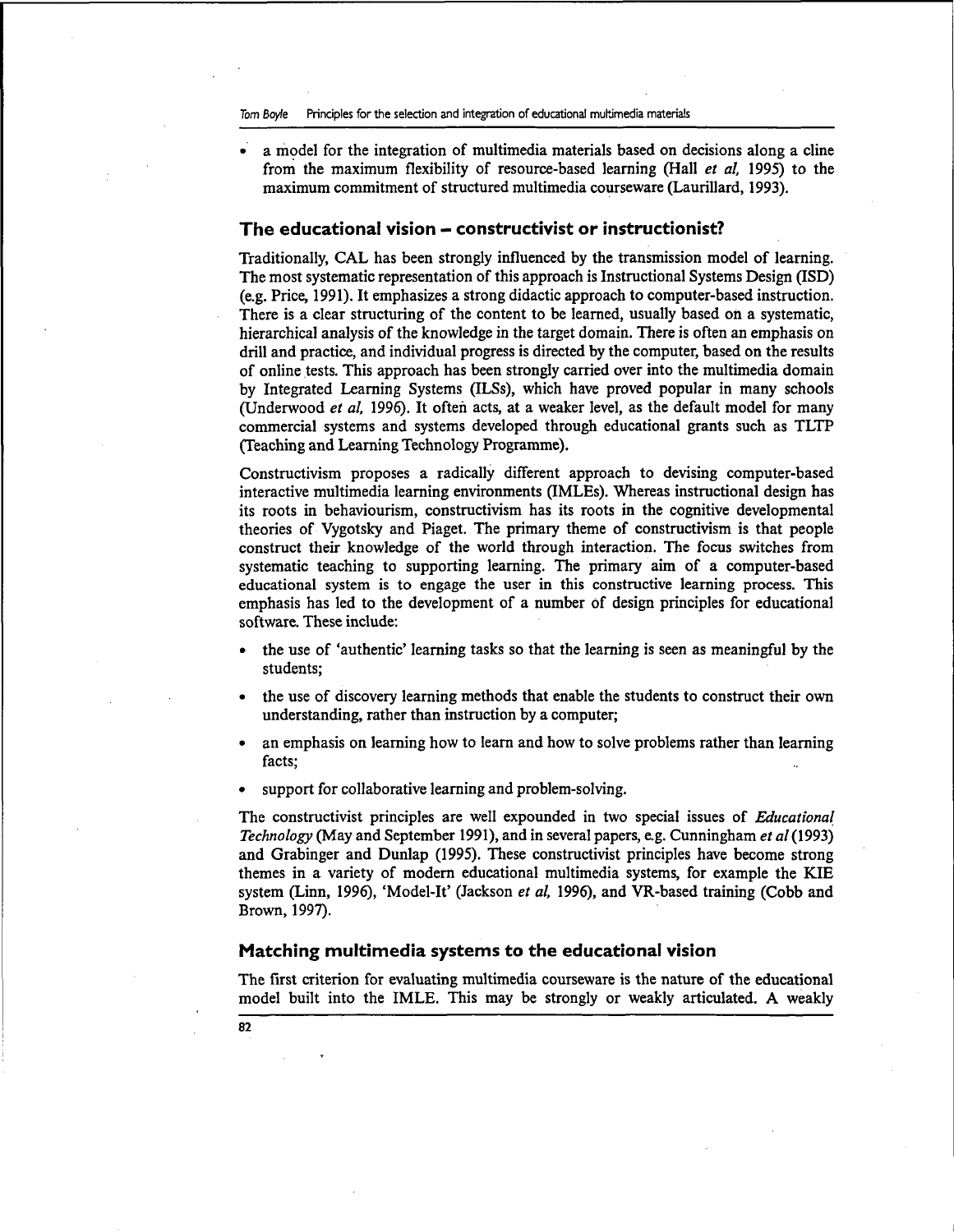articulated model is most likely to reflect the older, default instructionist approach. A strongly articulated learning structure may reflect an instructionist or a constructivist approach. Constructivist approaches are more radical, but they have a firm base in psychological theory, and provide a coherent base for learner-centred learning. Tutors should be explicit about their educational aims and objectives. They can then make a principled choice about the type of multimedia educational systems to be used.

An important issue is how this educational approach fits in with the evaluation models used in the institution. Modern constructivist approaches are often focused on skills not easily measured by traditional examinations. The tutor needs to think about the relationship between the learning environment and the evaluation system. The implications of this reflection may suggest modifications to the evaluation system, for example with a greater emphasis on (group-based) coursework versus formal examinations.

This issue points to the central consideration: what is the driving educational vision? Is it to improve, or make more efficient, traditional forms of teaching? An alternative, more ambitious aim is to transform the learning experience to be more dynamic, active and learnercentred (e.g. Papert, 1980,1993). The choice of IMLE will crucially be affected by, and reflect, the nature of the educational ambition of the tutors and the organization. A radical, learnercentred agenda would point strongly to the selection of constructivist systems.

#### **Models for integration and use**

The strategic educational vision has to be realized through a model for integration and use. This model links the educational goals to the concrete delivery context. The choices for the integration of multimedia materials and courseware may be represented on a cline. The choice points on this cline represent various trade-offs between the degree of explicit educational support of the multimedia component balanced against the degree of educational freedom left with the tutor. Three significant choice points may be identified on this cline: resource-based learning, educational tools and 'phenomenaria', and structured multimedia courseware. These represent significant alternatives for integrating multimedia resources or courseware.

### **Resource-based learning**

Resource-based learning emphasizes providing learners with access, usually through networked computers, to a rich set of basic resources for learning. These resources may be provided on CD-ROMs (for example, electronic encyclopaedias and reference works), or increasingly through the World Wide Web. This approach emphasizes the re-use of materials generally available (for example, on the Web) and the building of electronic libraries providing access to educational source material.

Hall *et al* (1995) argue for the advantages of this approach. It is cost-effective because of the high degree of re-usability of materials. It provides maximum flexibility for the course tutor who may pick and choose the resources to suit a particular course. They also argue that it provides a natural transition for tutors from traditional modes of teaching. Education, they argue, has always been resource-based. It is, therefore, an easy transition for the tutor from using traditional resources such as books to using electronic resources such as documents and pictures on the Internet. This ease of transition, they argue, will

83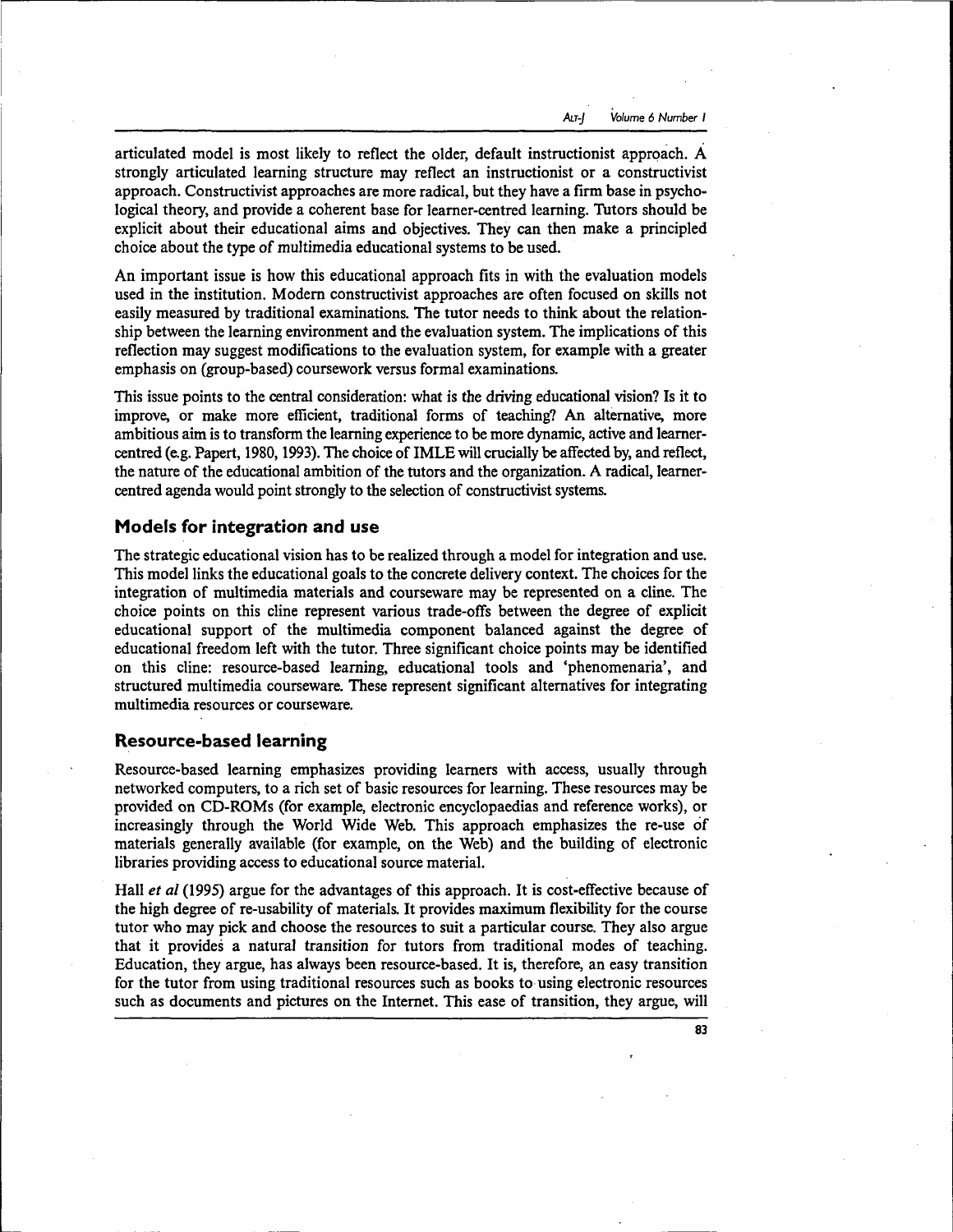make it easier to scale up learning technology to the stage where it makes a significant impact on the overall education system.

The central criticism of resource based learning is expressed most trenchantly by Laurillard (1993): '[...] beneath the rhetoric of 'giving students control over their learning' is a dereliction of duty. We never supposed students could do that with a 'real' library; why should they be able to do it with an electronic one?' (Laurillard, 1993,206).

Resource-based learning seems to avoid the central educational issues of integration and use. It leaves responsibility for these issues where they have always been  $-$  with the individual tutor. Interlinked with this, strangely, is an emphasis on student-centred learning, where students take responsibility for their own learning. This balance has to be handled very carefully to avoid a form of educational dumping.

#### **Intermediate layers of educational support**

Intermediate levels of direct educational impact may be provided through the use of electronic tools and materials explicitly designed for educational use. There are a wide range of educational tools available, from general-purpose tools such as Logo (Papert, 1980, 1993) to tools orientated to supporting particular learning tasks such as learning program design, for example 'Bratque' (Boyle and Davies, 1996). These tools have been explicitly designed to support particular educational processes, such as discovery learning. Semi-structured levels of support are also provided by explicit educational 'phenomenaria' (Perkins, 1991) such as simulations and microworlds. These vary from supporting open exploration to specific goal-directed learning tasks. 'Dans le quartier St. Gervais', for example, permits virtual visits to a district in Paris (Hodges and Sasnett, 1993). 'Murder One' is at the other end of the simulation spectrum (Gibbens, 1992); here law students play the role of preparing and presenting a court case.

The educational advantages of these systems are compelling. They provide powerful sources for experiential learning, either through constructing entities with a tool, or working through the simulation. They have a clear, intrinsic educational focus, and they can be very attractive and motivating. They provide a natural means of implementing constructivist approaches to learning. The balancing constraints are that they are more demanding in terms of delivery resources and in course restructuring. They require careful thought about curriculum and pedagogy, and they may require a significant transformation in course delivery.

#### **Structured courseware**

The highest level of direct educational impact is provided by structured, multimedia courseware. Traditional ISD-based systems usually provided structured courseware. This has led some critics to identify structured courseware with the older approach to learning technology. However, there is no necessary linkage. Extensive structured courseware can equally be developed within the constructivist tradition. The CLEM system, for example, covers the first-year curriculum for learning to program in Modula-2 (Boyle and Davies, 1996; Boyle, 1997). This provides over 50 hours of CAL. The pedagogy used, however, is radically constructivist. It uses a 'guided discovery' learning approach where students learn through examples, feedback, and the active construction of the rules of the language.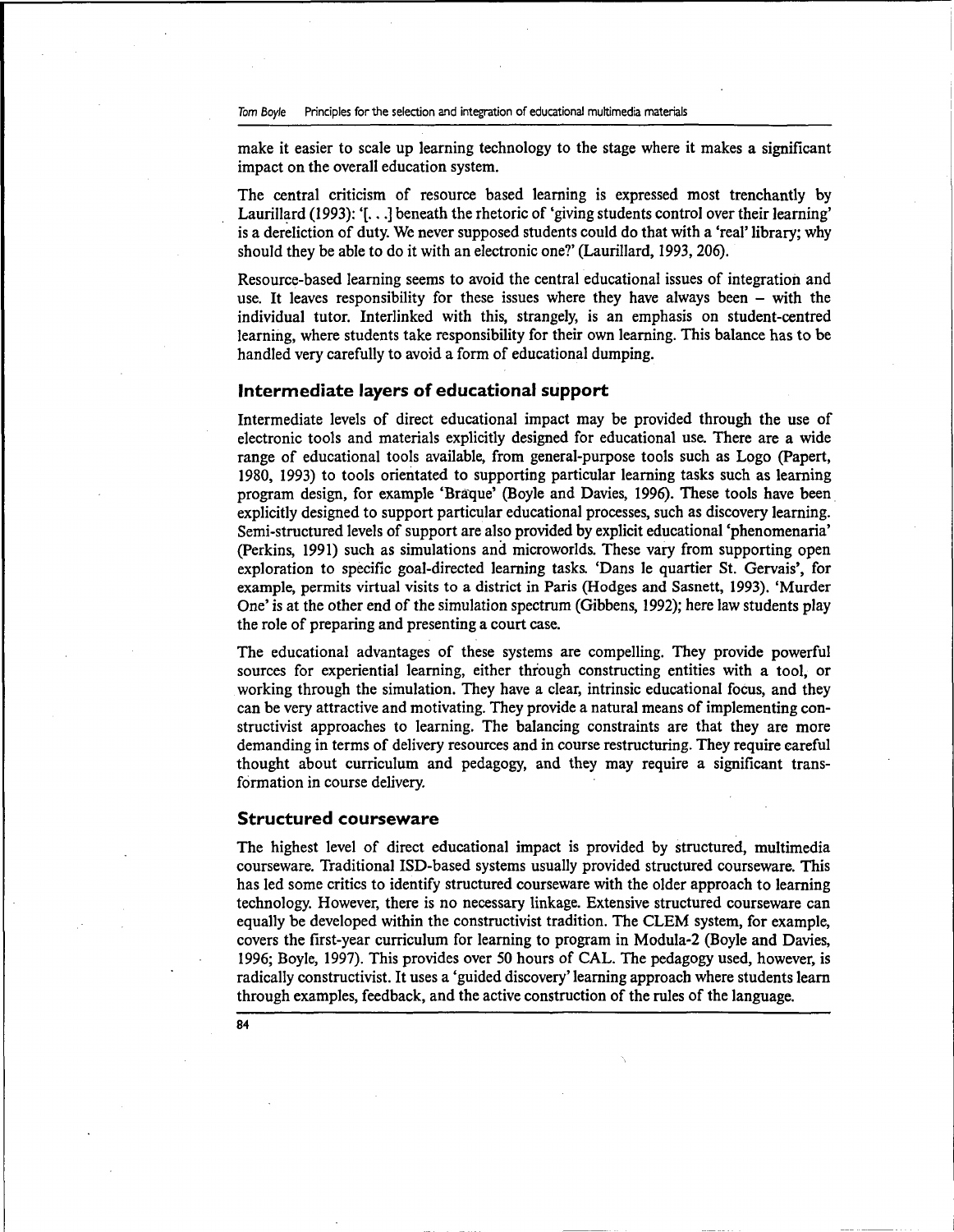The advantages of structured courseware arise from the direct commitment to an explicit curriculum and pedagogy. The key educational issues are directly addressed in the design of these systems. In terms of direct educational impact, they are at the opposite end of the spectrum to resource-based learning. They have, potentially, a marked impact on the efficiency with which education can be delivered. The tutor is freed from information transmission to deal with other issues. The tutor may become more of a learning manager and coach than a lecturer.

The main disadvantage is the potential lack of flexibility. Local tutors may not wish a whole course to be replaced. If it is, they usually want to tailor and modify the materials. Structured courseware systems do not always support this local modification, and the mechanisms for maintaining coherent local changes are not fully clear.

## **Summary**

The selection of appropriate multimedia materials depends on the educational vision of tutors and managers. This vision may vary from incremental improvement to a radical transformation of teaching and learning. Constructivist educational materials provide support for the more radical transition from a teacher-centred to a learner-centred approach.

This transition may involve one or more delivery and integration options. Resource-based learning supports re-use of widely available materials, and can easily be used to extend or modify existing modes of teaching. Educational tools and simulations provide a more direct impact on practice which requires greater adaptation by tutors and educational organizations. Structured courseware often demands a major shift from teacher-centred to learner-centred educational practice. These three modes of integration and use are not mutually exclusive. They represent options for integrating multimedia materials which have different impact implications. The choice for a specific situation may involve a judicious mix of the different options.

#### **References**

Boyle, T. (1997), *Design for Multimedia Learning,* London: Prentice Hall.

Boyle, T. and Davies, M. (1996), 'Hypermedia environments for learning to program' in Brusilovsky, P., Kommers, P. and Streitz, N. (eds), *Multimedia, Hypermedia and Virtual Reality,* LNCS 1077, Berlin: Springer.

Cobb, S. and Brown, D. (1997), "The promotion of health and safety training at work using virtual factories', *VRET '97, Virtual Reality in Education and Training,* Loughborough, June 1997.

Cunningham, D. I, Duffy, T. M. and Knuth, R. (1993), 'The textbook of the future' in McKnight, C, Dillon A. and Richardson J. (eds), *Hypertext: A Psychological Perspective,* Chichester: Ellis Horwood.

Gibbons, H. (1992), 'Murder One  $-$  developing interactive simulations for teaching law', *CTISS File,* 14.

Grabinger, R. S. and Dunlap, J. C. (1995), 'Rich environments for active learning: a definition', *ALT-J* 3 (2), 5-34.

**85**